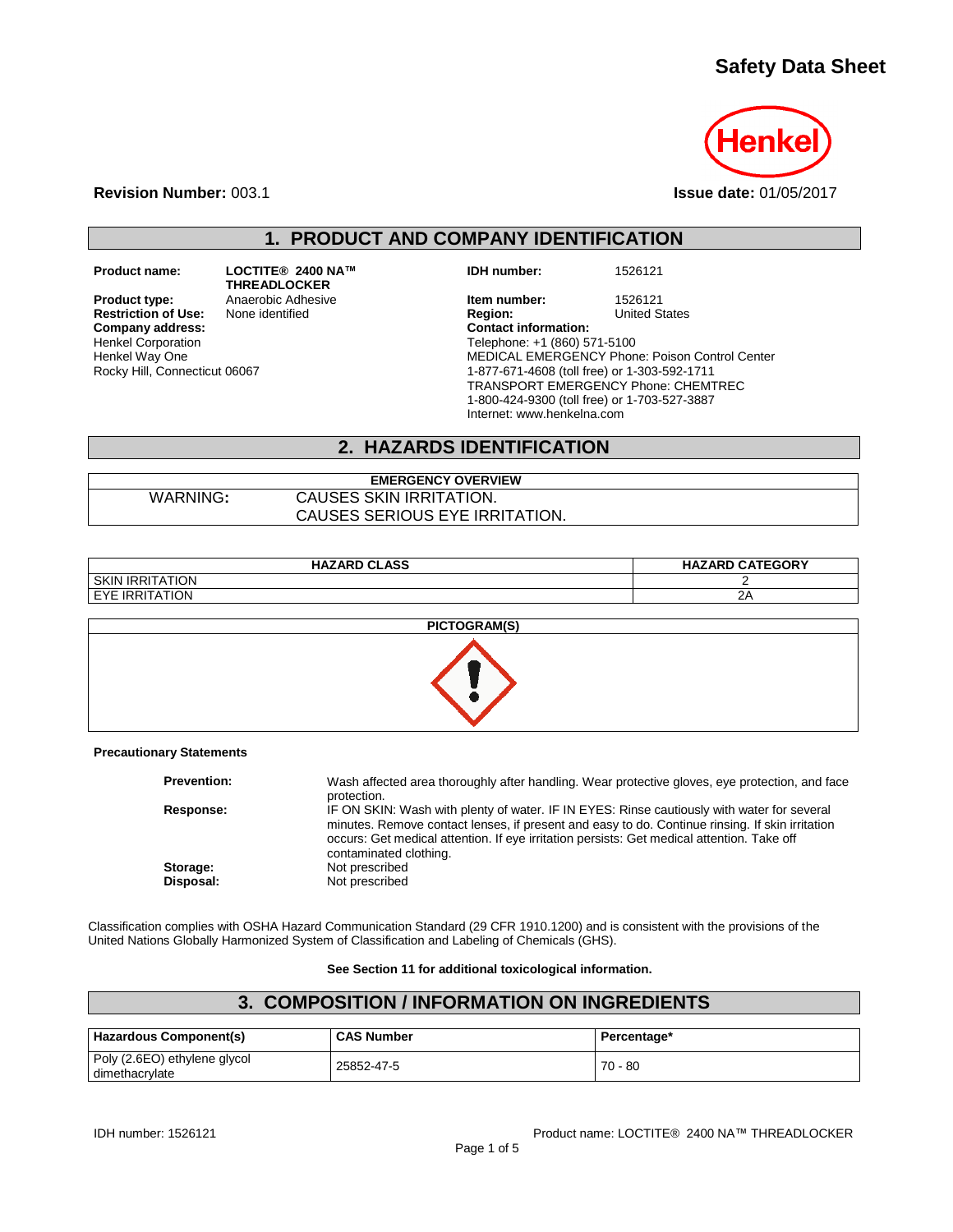\* Exact percentages may vary or are trade secret. Concentration range is provided to assist users in providing appropriate protections.

| <b>4. FIRST AID MEASURES</b>            |                                                                                                                                                                             |  |  |
|-----------------------------------------|-----------------------------------------------------------------------------------------------------------------------------------------------------------------------------|--|--|
| Inhalation:                             | Move to fresh air. If breathing is difficult, give oxygen. If not breathing, give<br>artificial respiration. Get medical attention.                                         |  |  |
| Skin contact:                           | Immediately flush skin with plenty of water (using soap, if available). Remove<br>contaminated clothing and footwear. Wash clothing before reuse. Get medical<br>attention. |  |  |
| Eye contact:                            | Rinse immediately with plenty of water, also under the eyelids, for at least 15<br>minutes. Get medical attention.                                                          |  |  |
| Ingestion:                              | Do not induce vomiting. Never give anything by mouth to an unconscious<br>person. Get medical attention.                                                                    |  |  |
| Symptoms:                               | See Section 11.                                                                                                                                                             |  |  |
| <b>5. FIRE FIGHTING MEASURES</b>        |                                                                                                                                                                             |  |  |
| <b>Extinguishing media:</b>             | Water spray (fog), foam, dry chemical or carbon dioxide.                                                                                                                    |  |  |
| <b>Special firefighting procedures:</b> | Wear self-contained breathing apparatus and full protective clothing, such as<br>turn-out gear.                                                                             |  |  |
| Unusual fire or explosion hazards:      | Uncontrolled polymerization may occur at high temperatures resulting in<br>explosions or rupture of storage containers.                                                     |  |  |
| Hazardous combustion products:          | Oxides of carbon. Irritating organic vapours.                                                                                                                               |  |  |
| <b>6. ACCIDENTAL RELEASE MEASURES</b>   |                                                                                                                                                                             |  |  |

**Use personal protection recommended in Section 8, isolate the hazard area and deny entry to unnecessary and unprotected personnel.**

| <b>Environmental precautions:</b> | Do not allow product to enter sewer or waterways.                                                                                                                                                                                                                                                                                                                                                                                                                            |  |  |
|-----------------------------------|------------------------------------------------------------------------------------------------------------------------------------------------------------------------------------------------------------------------------------------------------------------------------------------------------------------------------------------------------------------------------------------------------------------------------------------------------------------------------|--|--|
| Clean-up methods:                 | Remove all sources of ignition. Evacuate and ventilate spill area; dike spill to<br>prevent entry into water system; wear full protective equipment during clean-<br>up. Soak up with inert absorbent material (e.g. sand, silica gel, acid binder,<br>universal binder, sawdust). Scrape up as much material as possible. Store in a<br>partly filled, closed container until disposal. Refer to Section 8 "Exposure"<br>Controls / Personal Protection" prior to clean up. |  |  |

# **7. HANDLING AND STORAGE**

| Handling: | Use only with adequate ventilation. Prevent contact with eyes, skin and<br>clothing. Do not breathe vapor and mist. Wash thoroughly after handling.<br>Refer to Section 8.<br>For safe storage, store at or below 38 $^{\circ}$ C (100.4 $^{\circ}$ F)<br>Keep in a cool, well ventilated area away from heat, sparks and open flame.<br>Keep container tightly closed until ready for use. |  |
|-----------|---------------------------------------------------------------------------------------------------------------------------------------------------------------------------------------------------------------------------------------------------------------------------------------------------------------------------------------------------------------------------------------------|--|
| Storage:  |                                                                                                                                                                                                                                                                                                                                                                                             |  |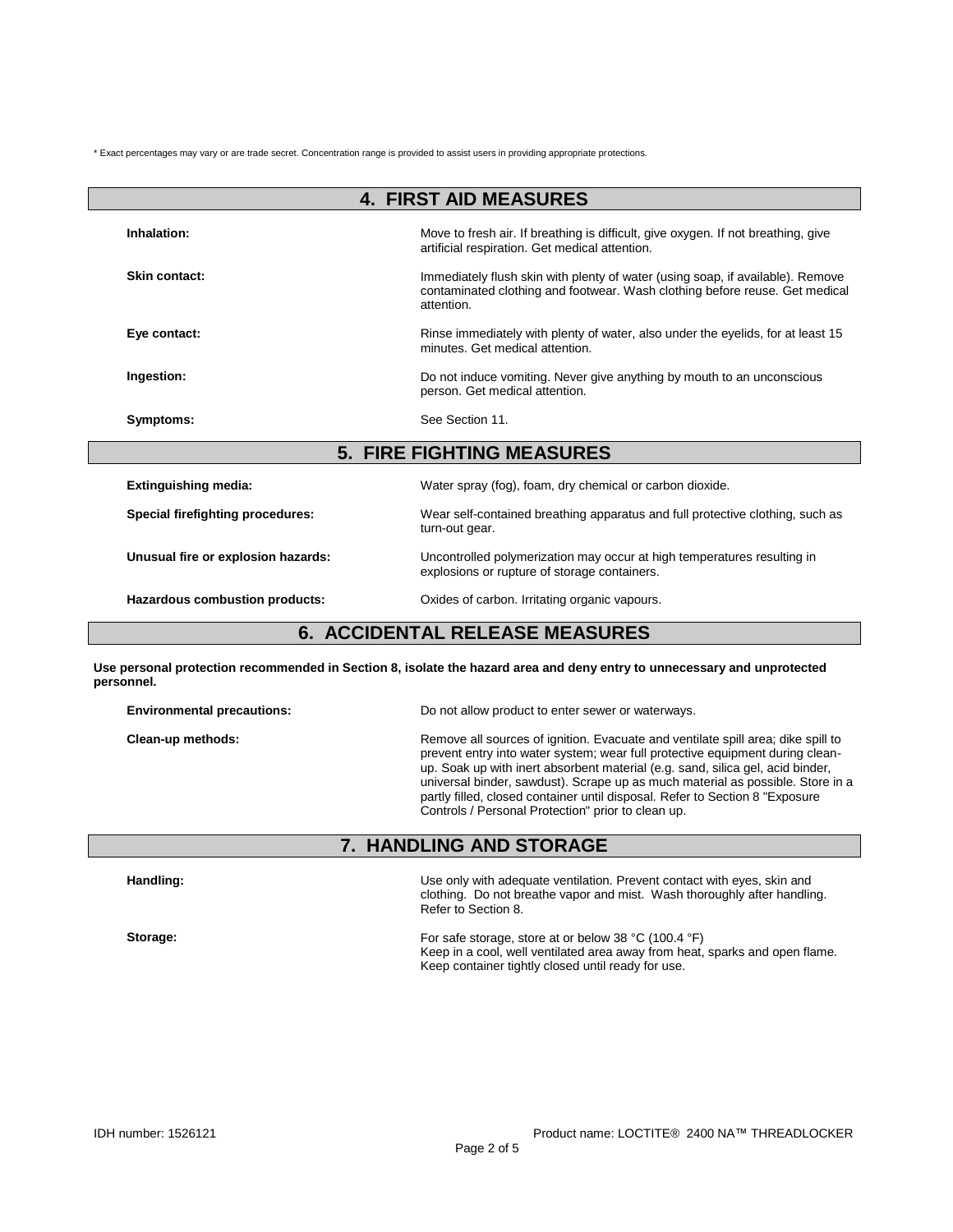# **8. EXPOSURE CONTROLS / PERSONAL PROTECTION**

**Employers should complete an assessment of all workplaces to determine the need for, and selection of, proper exposure controls and protective equipment for each task performed.**

| Hazardous Component(s)                         | <b>ACGIH TLV</b>                                                                                                                                                                                                      | <b>OSHA PEL</b>                                                                                                                                                                  | <b>AIHA WEEL</b> | <b>OTHER</b> |
|------------------------------------------------|-----------------------------------------------------------------------------------------------------------------------------------------------------------------------------------------------------------------------|----------------------------------------------------------------------------------------------------------------------------------------------------------------------------------|------------------|--------------|
| Poly (2.6EO) ethylene glycol<br>dimethacrylate | None                                                                                                                                                                                                                  | None                                                                                                                                                                             | None             | None         |
| <b>Engineering controls:</b>                   | Provide adequate local exhaust ventilation to maintain worker exposure below<br>exposure limits.                                                                                                                      |                                                                                                                                                                                  |                  |              |
| <b>Respiratory protection:</b>                 | Use NIOSH approved respirator if there is potential to exceed exposure<br>$limit(s)$ .                                                                                                                                |                                                                                                                                                                                  |                  |              |
| <b>Eye/face protection:</b>                    | Safety goggles or safety glasses with side shields. Full face protection should<br>be used if the potential for splashing or spraying of product exists. Safety<br>showers and eye wash stations should be available. |                                                                                                                                                                                  |                  |              |
| Skin protection:                               |                                                                                                                                                                                                                       | Use chemical resistant, impermeable clothing including gloves and either an<br>apron or body suit to prevent skin contact. Neoprene, Butyl-rubber, or nitrile-<br>rubber gloves. |                  |              |

# **9. PHYSICAL AND CHEMICAL PROPERTIES**

| Liquid                           |
|----------------------------------|
| Blue                             |
| Mild                             |
| Not available.                   |
| Not available.                   |
| Not available.                   |
| Not available.                   |
| Not available.                   |
| 1 Approximately                  |
| Not available.                   |
| > 93 °C (> 199.4 °F) ; Estimated |
| Not available.                   |
| Not available.                   |
| Not available.                   |
| Not applicable                   |
| Not available.                   |
| Not available.                   |
| Not available.                   |
| $0.19 \%$ ; 2.1 g/l              |
| Not available.                   |
| Not available.                   |
|                                  |

# **10. STABILITY AND REACTIVITY**

| Stability:                                  | Stable under normal conditions of storage and use.                                          |
|---------------------------------------------|---------------------------------------------------------------------------------------------|
| <b>Hazardous reactions:</b>                 | Will not occur.                                                                             |
| <b>Hazardous decomposition</b><br>products: | Oxides of carbon. Irritating organic vapours.                                               |
| Incompatible materials:                     | Strong oxidizing agents. Strong bases. Strong acids.                                        |
| <b>Reactivity:</b>                          | Not available.                                                                              |
| Conditions to avoid:                        | Heat, flames, sparks and other sources of ignition. Store away from incompatible materials. |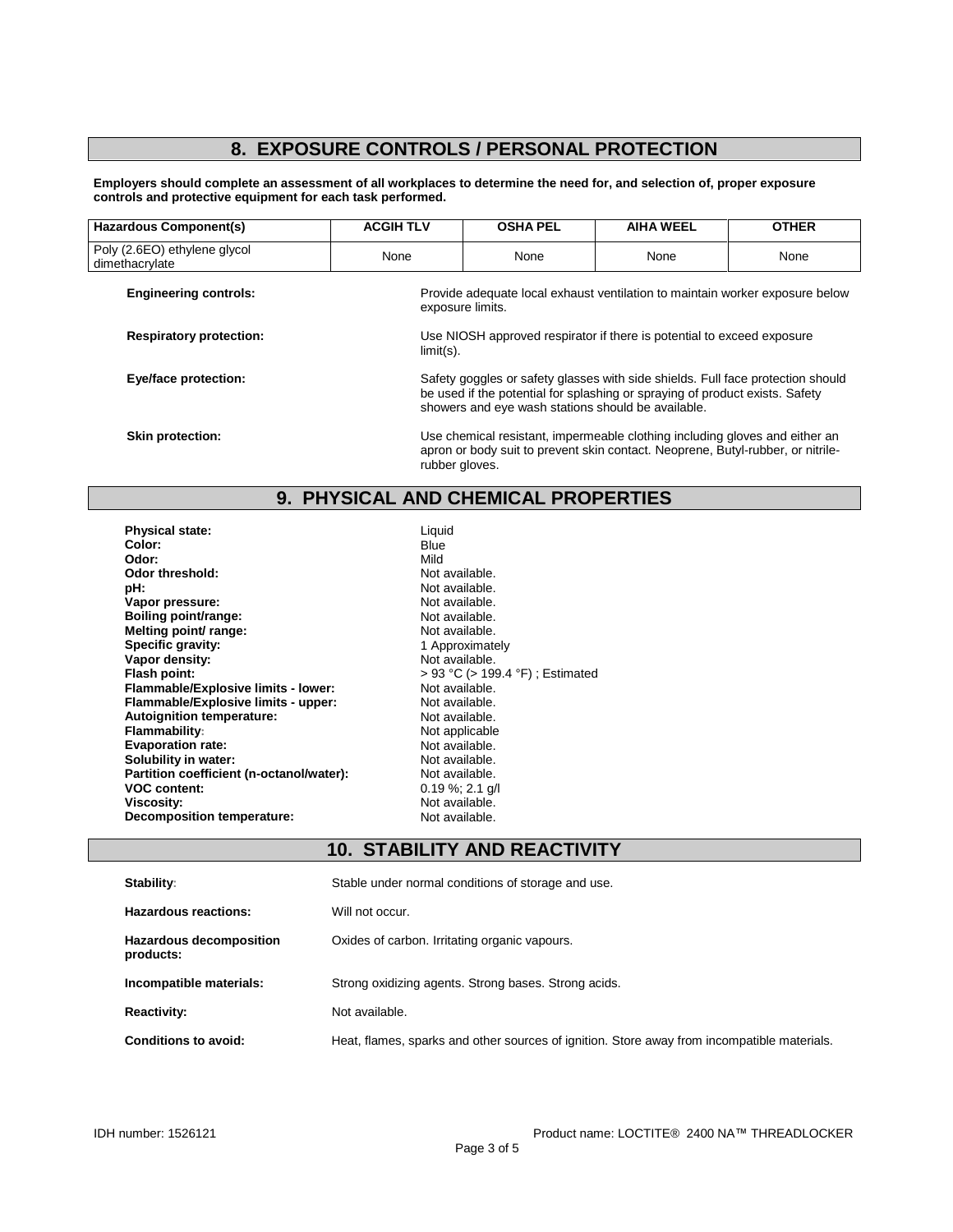# **11. TOXICOLOGICAL INFORMATION**

**Relevant routes of exposure:** Skin, Inhalation, Eyes, Ingestion

#### **Potential Health Effects/Symptoms**

| Inhalation:          | Inhalation of vapors or mists of the product may be irritating to the respiratory system. |
|----------------------|-------------------------------------------------------------------------------------------|
| <b>Skin contact:</b> | Causes skin irritation.                                                                   |
| Eye contact:         | Causes serious eye irritation.                                                            |
| Ingestion:           | May cause gastrointestinal tract irritation if swallowed.                                 |

| Hazardous Component(s)                         | LD50s and LC50s | Immediate and Delayed Health Effects |
|------------------------------------------------|-----------------|--------------------------------------|
| Poly (2.6EO) ethylene glycol<br>dimethacrylate | None            | Allergen, Irritant                   |
|                                                |                 |                                      |

| Hazardous Component(s)                         | <b>NTP Carcinogen</b> | <b>IARC Carcinogen</b> | <b>OSHA Carcinogen</b><br>(Specifically Regulated) |
|------------------------------------------------|-----------------------|------------------------|----------------------------------------------------|
| Poly (2.6EO) ethylene glycol<br>dimethacrylate | No                    | No                     | No                                                 |

### **12. ECOLOGICAL INFORMATION**

**Ecological information:** Not available.

## **13. DISPOSAL CONSIDERATIONS**

**Information provided is for unused product only.**

**Recommended method of disposal:** Follow all local, state, federal and provincial regulations for disposal.

**Hazardous waste number:** Not a RCRA hazardous waste.

#### **14. TRANSPORT INFORMATION**

**The transport information provided in this section only applies to the material/formulation itself, and is not specific to any package/configuration.**

| U.S. Department of Transportation Ground (49 CFR) |               |  |  |
|---------------------------------------------------|---------------|--|--|
| Proper shipping name:                             | Not regulated |  |  |
| Hazard class or division:                         | None          |  |  |
| Identification number:                            | None          |  |  |
| Packing group:                                    | None          |  |  |
| International Air Transportation (ICAO/IATA)      |               |  |  |
| Proper shipping name:                             | Not regulated |  |  |
| Hazard class or division:                         | None          |  |  |
| <b>Identification number:</b>                     | None          |  |  |
| Packing group:                                    | None          |  |  |
| <b>Water Transportation (IMO/IMDG)</b>            |               |  |  |
| Proper shipping name:                             | Not regulated |  |  |
| Hazard class or division:                         | None          |  |  |
| Identification number:                            | None          |  |  |
| Packing group:                                    | None          |  |  |
|                                                   |               |  |  |